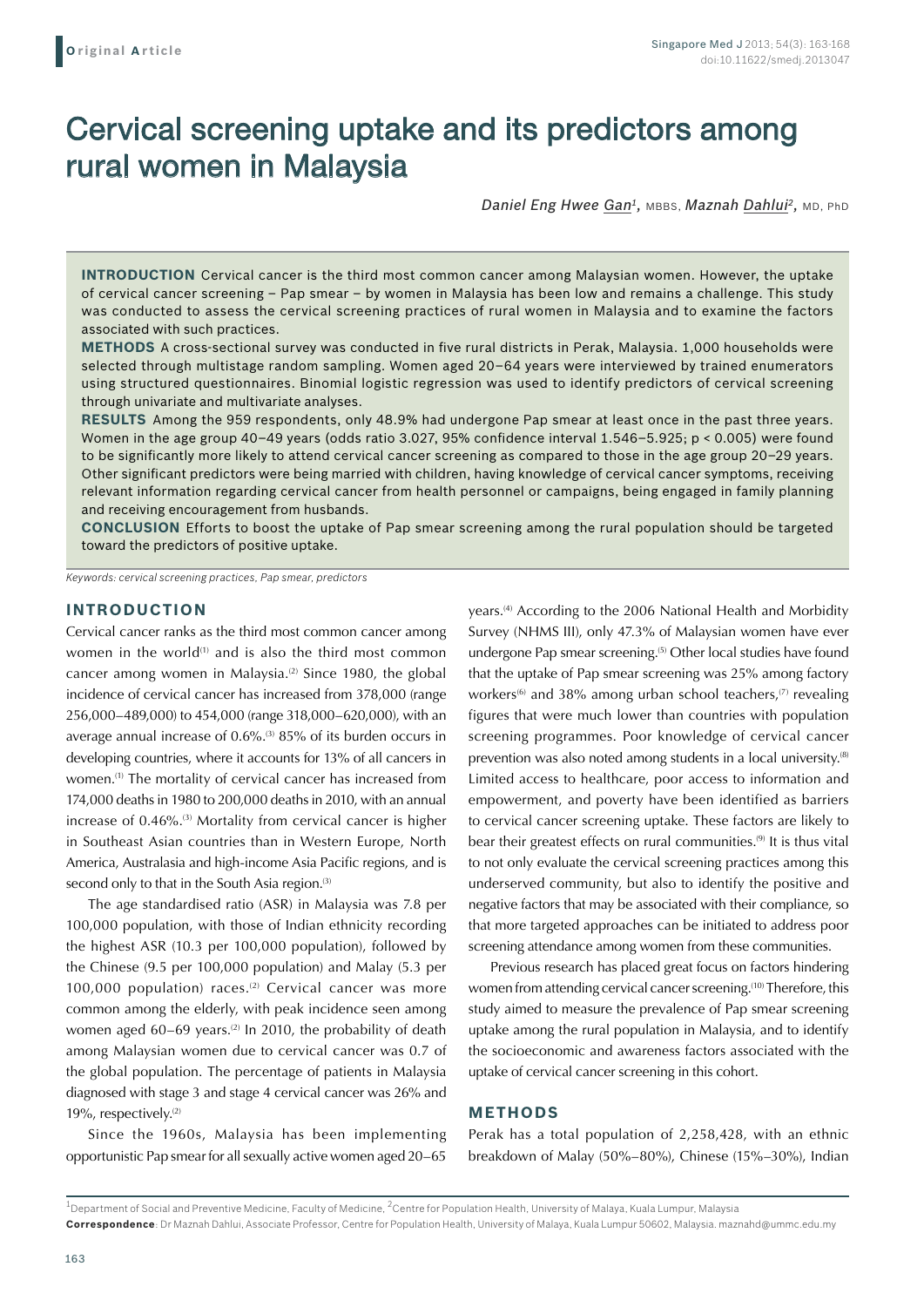(5%–15%), and a small proportion of indigenous groups and others such as those of Siamese descent.(11) About 65% of the population falls into the age group 15–64 years. Rural districts such as those in Northern Perak, which make up the third largest portion of Perak's economy, are highly reliant on agriculture. This cross-sectional study was conducted in five rural districts in Northern Perak, namely Kuala Kangsar, Taiping, Kerian, Kampar and Grik.

A total of 1,000 households were selected through multistage random sampling. Women aged 20–64 years were interviewed using structured questionnaires by trained enumerators. Inclusion criteria other than age were: (a) having resided in the village for ≥ 6 months; (b) available at the time of house visit; and (c) agreeable to participating in the study. Women with known psychiatric illnesses were excluded. The response rate was 100%, since the interviews were conducted at the women's homes and visits were repeated until the women were available for interview. The questionnaires used in this study were modified from the questionnaires used and pretested in a community residency programme among the rural population in Central Perak. Based on the findings of previous studies, four variables were identified as the predictors of cervical screening uptake – sociodemographic factors, knowledge of cervical cancer, attitudes toward screening and social support from husbands for screening.(6,7,10)

Recorded data were analysed using the Statistical Package for the Social Sciences for Windows version 16.0 (SPSS Inc, Chicago, IL, USA). Categorical data were described in terms of rates and percentages. Interval data were described using mean and median values. Regression analysis was used to identify the predictors of uptake of Pap smear screening. A p-value < 0.05 was set as the level of significant difference between two variables. Variables with  $p < 0.05$  on univariate analysis were included in the multivariate analysis in order to identify the strongest predictors of cervical cancer screening and to adjust for confounding factors.

Ethical approval was obtained from the Ethics Committee of University of Malaya Medical Centre. Written informed consent was obtained from all the respondents, and the nature of the survey was explained to them prior to the study. Respondents were free to decline participation in the study.

#### **RESULTS**

Of the 1,000 households approached, 959 women were included in this study. Of the 901 women who were excluded, 585 (64.9%) were  $<$  20 years old, while 316 (35.1%) were  $>$  64 years old; of these, 744 (82.6%) were Malay, 97 (10.8%) were Chinese, 33 (3.7%) were Indian, 17 (1.9%) belonged to the aboriginal ethnic groups and 10 (1.1%) belonged to other ethnic groups. The majority of women included in the study were aged  $> 40$ years (mean age  $45.2 \pm 12.2$  years; range  $20-64$  years). The ethnic distribution of the respondents was reflective of the population distribution seen in the Northern states of Malaysia.<sup>(11)</sup> A large proportion of the respondents were Malay (80.8%), had at least

| Table I. Sociodemographic characteristics of respondents |  |  |
|----------------------------------------------------------|--|--|
| $(n = 959)$ .                                            |  |  |

| <b>Characteristic</b>                                                                                                                                             | No. (%)                                                          |
|-------------------------------------------------------------------------------------------------------------------------------------------------------------------|------------------------------------------------------------------|
| Age group (yrs)<br>$20 - 29$<br>$30 - 39$<br>$40 - 49$<br>$50 - 59$<br>$60 - 64$                                                                                  | 145(15.1)<br>165 (17.2)<br>231(24.1)<br>295 (30.8)<br>123 (12.8) |
| <b>Ethnicity</b><br>Malay<br>Chinese<br>Indian<br>Aboriginal<br>Other                                                                                             | 775 (80.8)<br>106(11.1)<br>48 (5.0)<br>16(1.7)<br>14(1.5)        |
| <b>Religion</b><br>Islam<br>Christianity<br><b>Buddhism</b><br>Hinduism<br>Other                                                                                  | 780 (81.3)<br>21(2.2)<br>112 (11.7)<br>35(2.2)<br>11(1.1)        |
| <b>Educational level</b><br>Never attended school<br>Primary education<br>Secondary education<br>Certificates/occupational skills<br>College/university education | 89 (9.3)<br>377 (39.3)<br>417 (43.5)<br>40(4.2)<br>36(3.8)       |
| <b>Occupational status</b><br>Not working<br>Working                                                                                                              | 601 (62.7)<br>358 (37.3)                                         |
| <b>Marital status</b><br>Single/never married<br>Married                                                                                                          | 185 (19.3)<br>774 (80.7)                                         |
| <b>Parity</b><br>$\mathbf{O}$<br>$\mathbf{1}$<br>$2 - 3$<br>$\geq 4$                                                                                              | 151 (15.7)<br>66 (6.9)<br>228 (23.8)<br>514 (53.6)               |

secondary education (secondary or higher 51.5%), were not working (62.7%) and were married with spouses (80.7%) (Table I). More than 50% of the women had  $\geq$  4 children and only 15.7% of them had no children.

Among the women surveyed, only 10.2% of them were using family planning methods such as condoms or oral contraceptive pills at the time of the survey (Table II). The majority of respondents (490/959, 51.1%) had never had a Pap smear, and over 30% of them  $(n = 291)$  had never heard of Pap smear screening. Among the respondents who had ever had a Pap smear, 24.9% underwent Pap smears annually, 5.6% once in every two years and 18.4% once every three years. The level of misconception among women regarding the symptoms of cervical cancer was high, as most women cited irregular menses (12.4%), foul-smelling vaginal discharge (6.0%) and pelvic pain (4.1%) as symptoms of cervical cancer. In all, 596 (62.1%) respondents could not name any symptoms suggestive of cervical cancer. Understanding of the risk factors of cervical cancer was also very poor among the women surveyed, as  $78.3\%$  of respondents (n =  $751$ ) did not know any risk factors of cervical cancer, while another 6.3% ( $n = 60$ ) attributed family history as a risk factor of cervical cancer.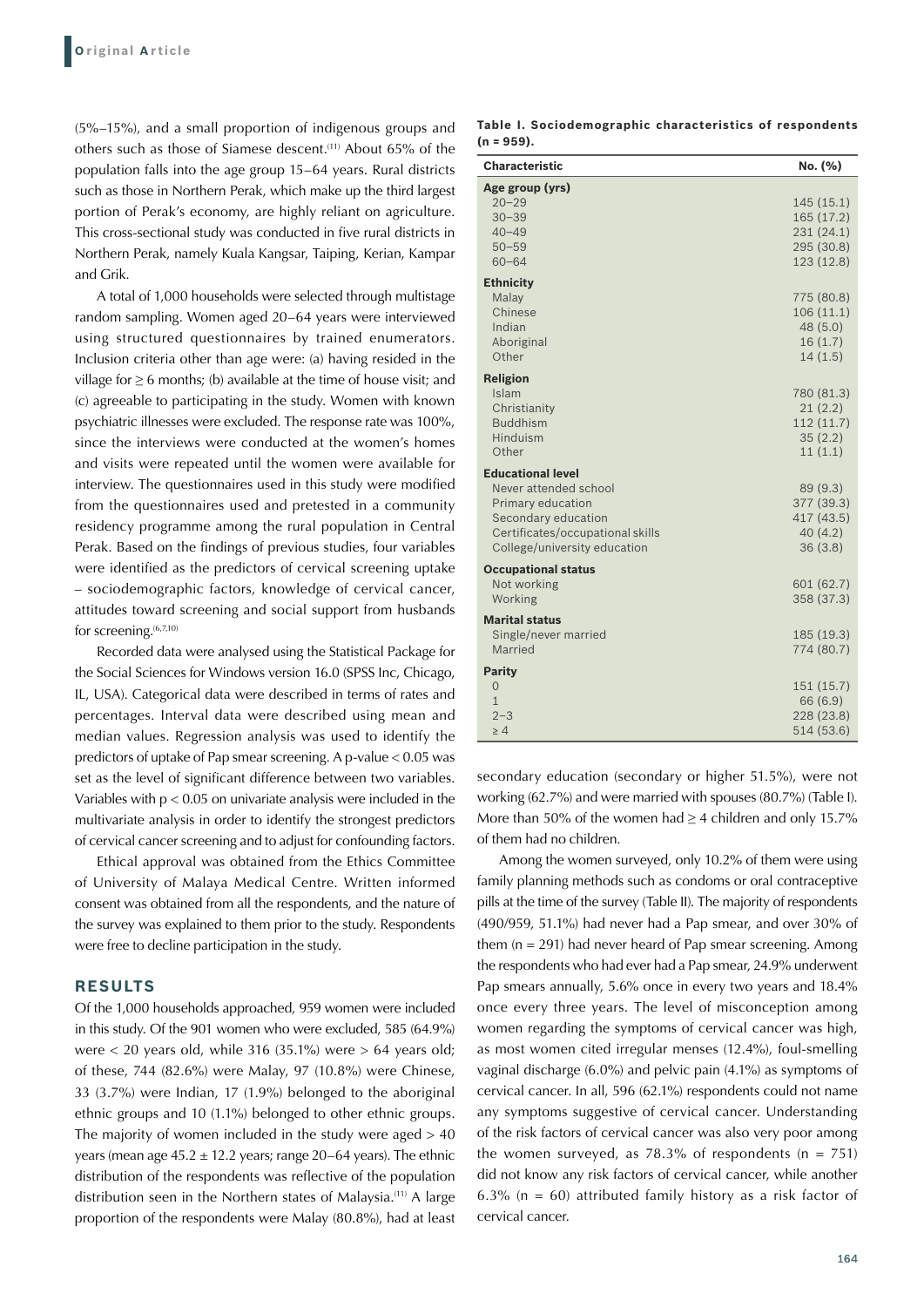| Table II. Knowledge and behavioural patterns of respondents |  |  |
|-------------------------------------------------------------|--|--|
| $(n = 959)$ .                                               |  |  |

| <b>Characteristic</b>                                                 | No. (%)                |
|-----------------------------------------------------------------------|------------------------|
| <b>Frequency of Pap smear screening</b><br>Never                      | 490 (51.1)             |
| Annually                                                              | 239 (24.9)             |
| Once every two years                                                  | 54 (5.6)               |
| Once every three years                                                | 176 (18.4)             |
| <b>Symptoms of cervical cancer</b>                                    |                        |
| Irregular menses<br>Intermenstrual bleed                              | 119 (12.4)<br>75 (7.8) |
| <b>Postcoital bleed</b>                                               | 26(2.7)                |
| Vaginal discharge                                                     | 2(0.2)                 |
| Foul-smelling vaginal discharge                                       | 57(6.0)                |
| Pelvic pain<br>Others                                                 | 39(4.1)                |
| Don't know                                                            | 45 (4.7)<br>596 (62.1) |
| <b>Risk factors of cervical cancer</b>                                |                        |
| Sexual promiscuity                                                    | 143 (14.9)             |
| <b>Family history</b>                                                 | 60(6.3)                |
| Uncircumcised partner                                                 | 5(0.5)                 |
| Don't know                                                            | 751 (78.3)             |
| Sources of information on cervical cancer                             |                        |
| Health personnel<br>Health campaigns/brochures                        | 432 (45.0)<br>78 (8.1) |
| Friends/relatives                                                     | 80(8.3)                |
| Mass media                                                            | 88 (9.2)               |
| None                                                                  | 281 (29.3)             |
| <b>Family planning</b>                                                |                        |
| <b>No</b>                                                             | 861 (89.8)             |
| Yes                                                                   | 98 (10.2)              |
| <b>Comfortable with male doctor performing Pap smear</b><br><b>No</b> | 474 (49.4)             |
| Yes                                                                   | 485 (50.6)             |
| If symptomatic, who would be approached first                         |                        |
| Nobody                                                                | 100 (10.4)             |
| Husband                                                               | 584 (60.9)             |
| Mother                                                                | 96 (10.0)              |
| Sister<br>Friends                                                     | 54 (5.6)               |
| Children                                                              | 19(2.0)<br>53(5.5)     |
| Doctor                                                                | 36(3.8)                |
| Others                                                                | 17(1.8)                |
| <b>Support needed</b>                                                 |                        |
| None                                                                  | 98 (10.3)              |
| Moral support                                                         | 583 (60.7)             |
| Physical support<br>Information                                       | 161 (16.8)<br>59 (6.2) |
| <b>Financial support</b>                                              | 23(2.4)                |
| <b>Others</b>                                                         | 35(3.6)                |

Most of the respondents' sources of information on cervical cancer was the government or private health personnel (45.0%), followed by the mass media (9.2%), health campaigns or brochures (8.1%), and friends or relatives (8.3%). About 30% of the respondents ( $n = 281$ ) did not obtain any information on cervical cancer. When questioned about the preference of people they would approach first if they were to experience cervical cancer symptoms, the majority cited their husbands (60.9%), followed by their mothers (10.0%). While 10.4% of women responded that they would not consult anyone, only 3.8% of respondents named doctors as the first person they would approach. On the types of support most desired by women for attending screening programmes, 60.7% of the women claimed to need moral support and another 16.8% cited physical support such as transport and companions.

Table III shows the predictors of Pap smear attendance among the respondents. On multivariate analysis, women aged 40–49 years (odds ratio [OR] 3.027, 95% confidence interval [CI]  $1.546-5.925$ ; p = 0.001) were found to be significantly more likely to attend cervical cancer screening when compared to those aged 20–29 years. Other age groups failed to show any significance. Although women of Chinese ethnicity were found to be less likely to attend Pap smear screening when compared to Malay women on univariate analysis, this association was not found to be significant after other factors were taken into account on multivariate analysis. Parity was found to be an important factor in determining Pap smear attendance, as women with one child (OR 5.335, 95% CI 2.162–13.166; p < 0.001), two to three children (OR 4.036, 95% CI 1.947–8.364; p < 0.001), and four or more children (OR 4.935, 95% CI 2.352– 10.357; p < 0.001) were more likely to attend Pap smear screening when compared to women who did not have any children. However, no rising trend in the odds was observed between the groups for this variable. Marital status was a strong predictor of cervical cancer screening on univariate analysis (OR 4.021, 95% CI 2.780–5.818; p < 0.001), although the association was not found to be significant on multivariate analysis. Educational level above primary education, employment and having chronic diseases were not predictors of Pap smear attendance on multivariate analysis.

Women who were able to name symptoms of cervical cancer correctly (OR 1.845, 95% CI 1.056-3.224;  $p = 0.031$ ), women on family planning at the time of the study (OR 2.240, 95% CI 1.149–4.365;  $p = 0.018$ ), and women who received social support from their husbands for screening (OR 2.109, 95% CI 1.442–3.086; p < 0.001) were significantly associated with attendance of Pap smear screening. Women who received information about cervical cancer were also more likely to attend Pap smear screening. The odds were highest among women whose source of information on cervical cancer was the government or private health personnel (OR 44.878, 95% CI 22.865–88.084; p < 0.001), followed by health campaigns or brochures (OR 39.666, 95% CI 17.319–90.852; p < 0.001), and the mass media (OR 21.448, 95% CI 9.690–47.496; p < 0.001). Sharing of information among friends and relatives (OR 19.084, 95% CI 8.540–42.646;  $p < 0.001$ ) was also strongly associated with attendance of Pap smear screening. Variables such as agreeable to male doctors performing Pap smear, willingness to approach someone (such as husband or siblings) when experiencing cervical cancer symptoms, and the ability to identify the risk factors of cervical cancer were not associated with Pap smear screening attendance.

#### **DISCUSSION**

The percentage of women who had undergone Pap smear was less than 50% in our cohort from rural Malaysia. This finding is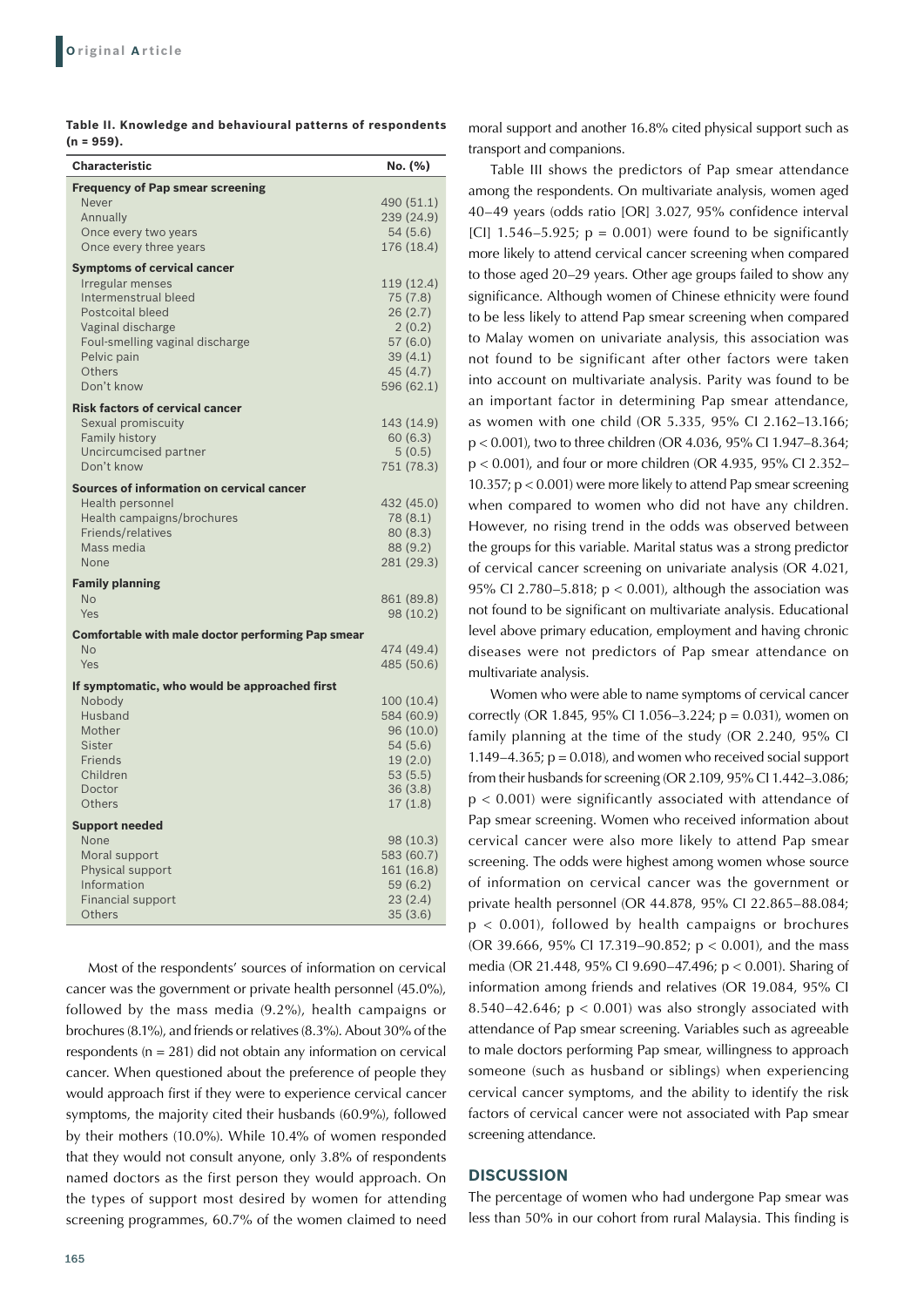**Table III. Predictors of Pap smear uptake among respondents.**

| <b>Variable</b>                                                                                                                            | <b>Univariate analysis</b>                                                                            |                                                       | <b>Multivariate analysis</b>                                                                       |                                             |
|--------------------------------------------------------------------------------------------------------------------------------------------|-------------------------------------------------------------------------------------------------------|-------------------------------------------------------|----------------------------------------------------------------------------------------------------|---------------------------------------------|
|                                                                                                                                            | OR (95% CI)                                                                                           | p-value                                               | OR (95% CI)                                                                                        | p-value                                     |
| <b>Sociodemographics</b>                                                                                                                   |                                                                                                       |                                                       |                                                                                                    |                                             |
| Age group* (yrs)<br>$30 - 39$<br>$40 - 49$                                                                                                 | $3.743(2.329 - 6.016)$<br>4.393 (2.809-6.870)                                                         | ${}_{0.001}$<br>< 0.001                               | 1.860 (0.958-3.610)<br>$3.027(1.546 - 5.925)$                                                      | 0.067<br>0.001                              |
| $50 - 59$<br>$60 - 64$                                                                                                                     | $2.085(1.365 - 3.184)$<br>$0.982(0.579 - 1.663)$                                                      | 0.001<br>0.945                                        | $1.644(0.831 - 3.255)$<br>$1.327(0.581 - 3.026)$                                                   | 0.153<br>0.502                              |
| Ethnicity <sup>†</sup><br>Chinese<br>Indian<br>Indigenous groups<br>Others (i.e. Siamese)                                                  | $0.626(0.413 - 0.948)$<br>$0.650(0.358 - 1.179)$<br>4.300 (1.216-15.208)<br>$0.744(0.256 - 2.165)$    | 0.027<br>0.156<br>0.024<br>0.588                      | $0.776(0.435 - 1.385)$<br>$1.236(0.505 - 3.025)$<br>2.966 (0.470-18.719)<br>$0.822(0.156 - 4.331)$ | 0.391<br>0.643<br>0.247<br>0.818            |
| Parity <sup>#</sup><br>$\mathbf{1}$<br>$2 - 3$<br>> 4                                                                                      | 7.844 (3.966-15.512)<br>$9.383(5.425 - 16.228)$<br>8.511 (5.104-14.193)                               | ${}_{0.001}$<br>0.001<br>< 0.001                      | $5.335(2.162 - 13.166)$<br>4.036 (1.947-8.364)<br>4.935 (2.352-10.357)                             | ${}_{0.001}$<br>< 0.001<br>< 0.001          |
| <b>Married</b>                                                                                                                             | 4.021 (2.780-5.818)                                                                                   | 0.001                                                 | $1.662(1.001 - 2.761)$                                                                             | 0.05                                        |
| <b>Above primary education</b>                                                                                                             | $1.639(1.270 - 2.116)$                                                                                | ${}_{0.001}$                                          | $0.993(0.659 - 1.496)$                                                                             | 0.974                                       |
| <b>Employed</b>                                                                                                                            | $0.970(0.747 - 1.260)$                                                                                | 0.820                                                 |                                                                                                    |                                             |
| <b>Chronic disease</b>                                                                                                                     | $1.264(0.963 - 1.659)$                                                                                | 0.092                                                 |                                                                                                    |                                             |
| <b>Health factors</b>                                                                                                                      |                                                                                                       |                                                       |                                                                                                    |                                             |
| Ability to identify symptoms of cervical cancer                                                                                            | $2.651(1.713 - 4.103)$                                                                                | < 0.001                                               | 1.845 (1.056-3.224)                                                                                | 0.031                                       |
| Source of information on cervical cancer <sup>§</sup><br>Health personnel<br>Health campaigns/brochures<br>Friends/relatives<br>Mass media | 74.554 (39.264-141.564)<br>55.227 (25.542-119.414)<br>20.083 (9.518-42.372)<br>22.411 (10.759-46.681) | ${}_{0.001}$<br>${}_{0.001}$<br>${}_{0.001}$<br>0.001 | 44.878 (22.865-88.084)<br>39.666 (17.318-90.852)<br>19.084 (8.540-42.646)<br>21.448 (9.690-47.476) | ${}_{0.001}$<br>< 0.001<br>0.001<br>< 0.001 |
| <b>Family planning</b>                                                                                                                     | $6.307(3.630-10.956)$                                                                                 | ${}_{0.001}$                                          | $2.240(1.149-4.365)$                                                                               | 0.018                                       |
| Agreeable to male doctor performing Pap smear                                                                                              | 1.842 (1.426-2.381)                                                                                   | < 0.001                                               | $1.149(0.795 - 1.661)$                                                                             | 0.459                                       |
| Approach others, if symptomatic                                                                                                            | 2.559 (1.628-4.022)                                                                                   | ${}_{0.001}$                                          | $0.676(0.340 - 1.346)$                                                                             | 0.265                                       |
| <b>Social support for screening</b>                                                                                                        | 4.208 (3.198-5.536)                                                                                   | ${}_{0.001}$                                          | 2.109 (1.442-3.086)                                                                                | < 0.001                                     |
| Ability to identify risk factors of cervical cancer                                                                                        | 1.325 (0.932-1.883)                                                                                   | 0.117                                                 |                                                                                                    |                                             |

\*As compared to women aged 20–29 years old. †As compared to the Malay majority. ‡As compared to those without children. §As compared to respondents with no source of cervical cancer information

CI: confidence interval; OR: odds ratio

similar to the rates of cervical screening uptake by women in Malaysia in general.<sup>(5)</sup> Although our findings indicated a higher uptake of cervical screening by women compared to previous studies on Malaysian factory workers<sup>(6)</sup> and school teachers,<sup>(7)</sup> the figure is still worrying. Furthermore, these results are much lower than those from developed countries such as Finland,<sup>(12)</sup> United Kingdom,  $(12)$  the Netherlands  $(12)$  and Hong Kong.  $(13)$  In comparison with previous studies,<sup>(13-15)</sup> our respondents' knowledge of cervical cancer was considered poor, as a majority of them could not name any symptom or risk factor of cervical cancer, and among respondents who could name the symptoms or risk factors, many had given wrong answers. A study among Turkish women by Uysal and Birsel reported that most of their respondents were able to relate abnormal vaginal bleeding and postcoital bleeding with cervical cancer.<sup>(16)</sup> Therefore, our results highlight the need to improve awareness of cervical cancer and Pap smear screening among the rural population in Malaysia.

Women aged 40–49 years were found to be strongly associated with having a previous Pap smear when compared to those aged 20–29 years in our study. Age has been shown to be a significant factor for Pap smear attendance in other studies as well.<sup>(6,7,17-21)</sup> Chinese women from rural areas were found to be less likely to attend cervical cancer screening compared to their Malay counterparts in our study, and this finding is in agreement with a study by Chee et al on factory workers.<sup>(6)</sup> However, other local studies have reported that Malay women were less likely to attend cervical cancer screening.<sup> $(7,14)$ </sup> We also found that women with children were more likely to attend cervical cancer screening compared to those who did not have any offspring. Similar findings have been reported in previous studies on Malaysian and Norwegian women.<sup>(6,7,20)</sup> This observation could be related to greater interaction between healthcare personnel and women with children who attend maternal and child health clinics, thus giving them more opportunities to gain awareness of cervical cancer and schedule appointments for cervical screening, if required.

Marital status was a significant predictor of cervical cancer screening in our study, even after adjusting for other factors such as age and parity. This result is in agreement with the findings of many studies.<sup>(6,20,15)</sup> Educational level was another variable that was associated with the uptake of cervical cancer screening, although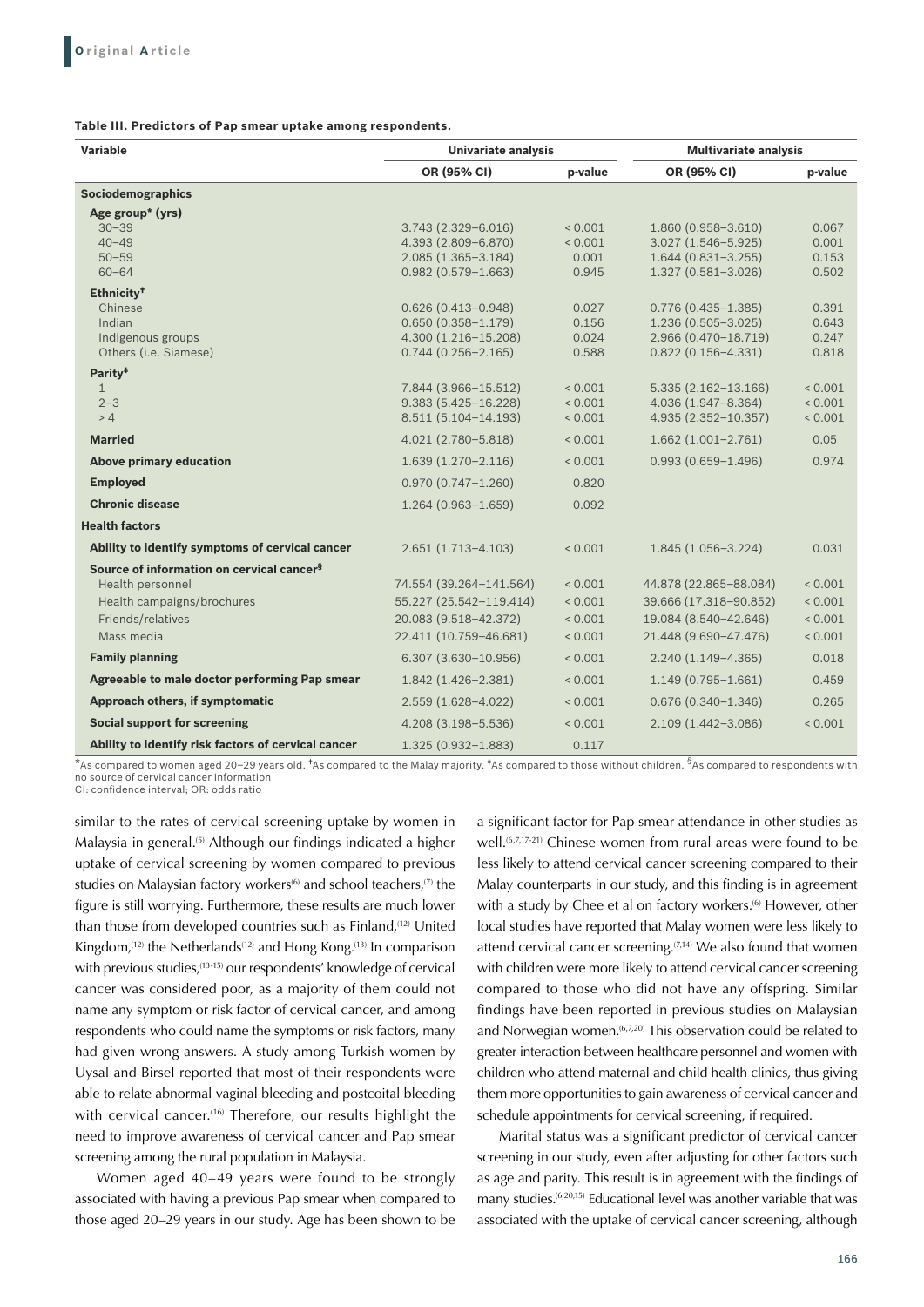the correlation was not found to be statistically significant in our study. Such an association has also been reported in previous studies on Malaysian, Taiwanese, Norwegian and Argentinean women, as well as female immigrants in Canada.<sup>(6,15,17,20,21)</sup> As reported by two other studies,<sup>(15,17)</sup> the employment status of women was also not associated with the uptake of cervical cancer screening in our study.

Women in our cohort who were able to name a symptom of cervical cancer, such as intermenstrual bleeding, postcoital bleeding and vaginal discharge, were found to be two times more likely to attend cervical cancer screening. Liao et al have also found the association between knowledge of cervical cancer and the uptake of screening to be statistically significant.<sup>(17)</sup> Women who had sources of information pertaining to cervical cancer were also the most likely to attend screening than those who claimed to have no particular source of such information. Information from the government or private health personnel was the strongest predictor of cervical cancer screening uptake in our study, followed by information from health campaigns or health brochures, and the mass media. This finding was encouraging, as it reflects the effectiveness of government initiatives that use such channels of information to stimulate positive cervical screening behaviour among the rural population. The importance of providing women with adequate information on cervical cancer has also been emphasised by Abdullah et al, who reported that insufficient information provided by healthcare personnel was significantly associated with poor uptake of Pap smear screening among secondary school teachers in Malaysia.<sup>(7)</sup> Based on the latest evidence, the Cancer Screening Uptake Expert Panel has recently recommended the use of small media and one-on-one education to increase the uptake of cervical cancer screening.(22) Health professionals and healthcare workers should take the opportunity to educate and encourage women attending health facilities for other health problems to undergo cervical screening. It would be unfortunate if such opportunities are not availed, given that studies on Malaysian and Zimbabwean women have reported that the lack of recommendations from doctors was a contributory factor for the reluctance of women to attend regular Pap smear screening.<sup>(23,24)</sup>

The practice of contraception such as the use of condoms or oral contraceptive pills among women was found to be predictive of cervical screening attendance in our study, and this finding is in agreement with previous studies.<sup>(6)</sup> However, studies by Abdullah et al<sup>(7)</sup> and Hansen et al<sup>(20)</sup> reported that the use of oral contraceptive pills was not a predictor of cervical screening attendance. Women in our study who claimed to receive social support from their husbands were two times more likely to attend cervical cancer screening. This finding may be reflective of the intrinsic elements of marriage, which may influence positive health behaviour among women, rather than just being associated with the status of being married.<sup>(25)</sup> Other studies among Brazilian<sup>(26)</sup> and Argentinean<sup>(27)</sup> women have also confirmed the positive impact of social support on adherence to cervical cancer

screening. As previously explored, the need for social support – be it emotional or material – is a fact, $(28)$  and it is important that this area be given due prominence to ensure that efforts to enhance screening uptake among women in the rural setting are successful. Initiatives for education on cervical cancer and promotion of cervical cancer screening should not only be enhanced, but also targeted at men, especially husbands, so that they would encourage their partners to attend cervical cancer screening in addition to providing them with the necessary support.

As this study was conducted using a cross-sectional design, the authors were unable to determine if the uptake of cervical cancer screening among the women surveyed was a result of having knowledge regarding cervical cancer or whether this knowledge was acquired when they attended the screening. Nevertheless, this study has provided useful insights on the factors associated with the uptake of cervical cancer screening, and this knowledge will aid in designing public health intervention programmes intended to address the poor uptake of cervical cancer screening among women and in particular, rural women.

In conclusion, the results of this study reinforce the point that the prevalence of cervical cancer screening uptake among rural women in Malaysia remains a matter of concern. The predictors of cervical cancer screening uptake were women with children, women with good knowledge of cervical cancer symptoms, married women and those receiving support from their husbands. Thus, efforts by the government to boost the uptake of cervical cancer screening should target these groups based on the predictors of positive uptake.

#### **ACKNOWLEDGEMENTS**

This rural community survey was conducted under the subtheme 'Women's Health Issues' for the community residency programme by third-year MBBS students. We would like to thank the students and lecturers at the Department of Social and Preventive Medicine, Faculty of Medicine, University of Malaya, Kuala Lumpur, Malaysia, as well as respondents from the selected villages of Northern Perak who participated in the study.

#### **REFERENCES**

- 1. Ferlay J, Shin HR, Bray F, et al. Estimates of worldwide burden of cancer in 2008: GLOBOCAN 2008. Int J Cancer 2010; 127:2893-917.
- 2. Ministry of Health Malaysia. Malaysia Cancer Statistics-Data and Figure 2007. Malaysia: National Cancer Registry Report, 2011.
- 3. Forouzanfar MH, Foreman KJ, Delossantos AM, et al. Breast and cervical cancer in 187 countries between 1980 and 2010: a systematic analysis. Lancet 2011; 378:1461-84.
- 4. Ministry of Health Malaysia. Clinical Practice Guidelines: Management of Cervical Cancer. Malaysia: Ministry of Health Malaysia, 2003.
- 5. Ministry of Health Malaysia. The Third National Health and Morbidity Survey (NHMS III) 2006, Volume 2. Institute for Public Health (IPH), 2008.
- 6. Chee HL, Rashidah S, Shamsuddin K, Intan O. Factors related to the practice of breast self examination (BSE) and Pap smear screening among Malaysian women workers in selected electronics factories. BMC Womens Health 2003; 3:3.
- 7. Abdullah F, Aziz NA, Su TT. Factors related to poor practice of Pap smear screening among secondary school teachers in Malaysia. Asian Pac J Cancer Prev 2011; 12:1347-52.
- 8. Tan YY, Hesham R, Qodriyah HM. Knowledge and attitude of university